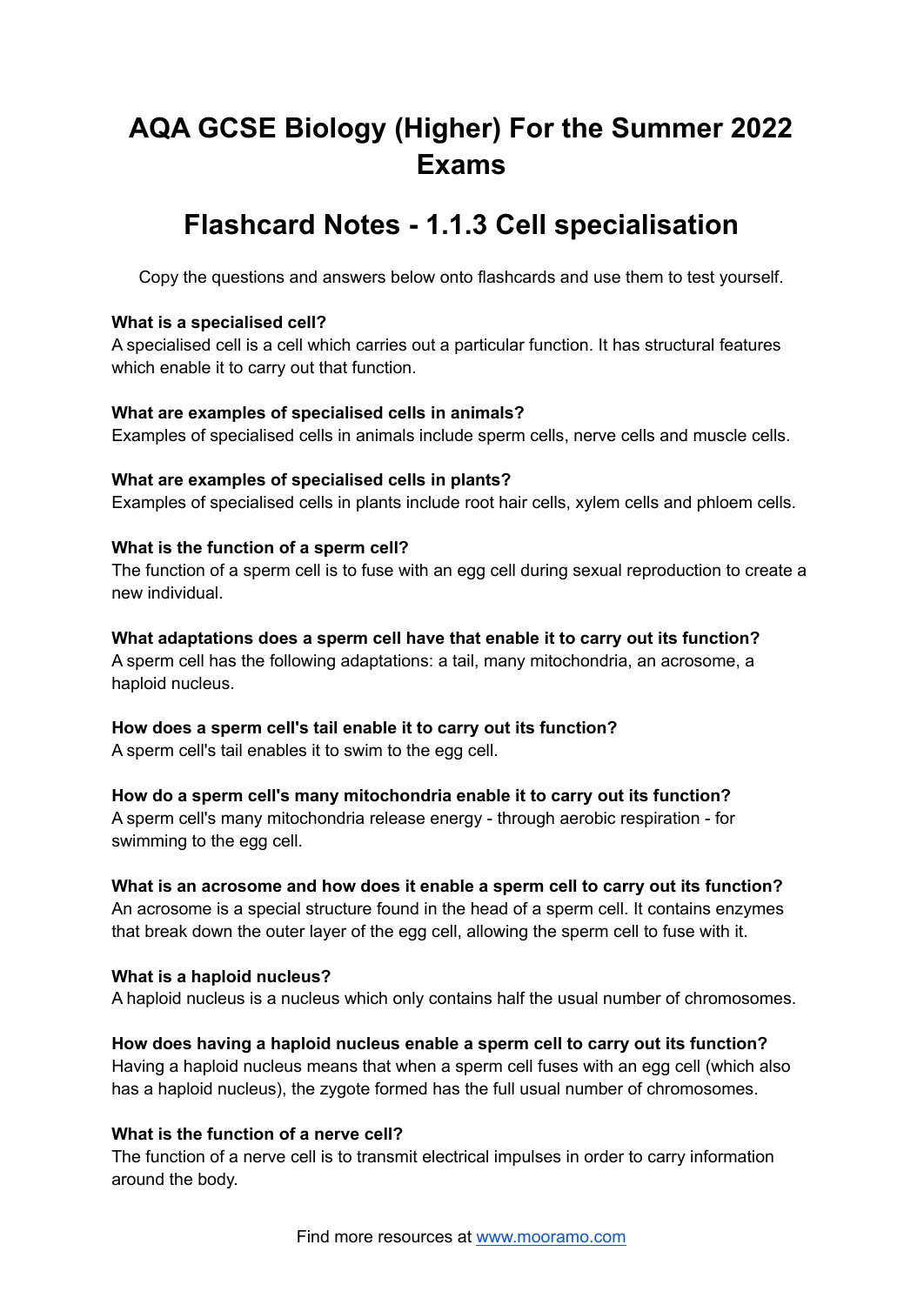#### **What is the structure of a nerve cell?**

The nucleus of a nerve cell is in the cell body. Coming off from the cell body are many branches called dendrites and a long, thin structure called the axon, which is wrapped in a fatty structure called the myelin sheath. At the end of the axon there are axon terminals.

#### **How do the dendrites enable a nerve cell to carry out its function?**

The dendrites receive electrical impulses from other nerve cells. Because there are many dendrites, the nerve cell can receive information from many other nerve cells.

#### **How does the axon enable a nerve cell to carry out its function?**

The axon carries electrical impulses away from the cell body. Because it is very long, it allows the nerve cell to transmit information over long distances within the body.

#### **How does the myelin sheath enable a nerve cell to carry out its function?**

The myelin sheath insulates the axon, speeding up the transmission of electrical impulses.

#### **How do the axon terminals enable a nerve cell to carry out its function?**

The axon terminals allow the nerve cell to transmit electrical impulses to other nerve cells or to muscles.

#### **What is the function of a muscle cell?**

The function of a muscle cell is to contract in order to generate movement.

#### **What adaptations does a muscle cell have that enable it to carry out its function?**

A muscle cell has the following adaptations: protein filaments made of actin and myosin, a large number of mitochondria, and a store of glycogen.

#### **How do a muscle cell's protein filaments enable it to carry out its function?**

A muscle cell's protein filaments are able to slide over each other in order to bring about contraction of the cell.

## **How does having a large number of mitochondria enable a muscle cell to carry out its function?**

The many mitochondria in a muscle cell provide energy - through aerobic respiration. This energy is used in contraction.

#### **How does a muscle cell's glycogen store enable it to carry out its function?**

The glycogen in a muscle cell can be broken down into glucose, which can then be broken down through respiration to release energy for contraction.

#### **What is the function of a root hair cell?**

The function of a root hair cell is to absorb water and mineral ions from the soil.

#### **What adaptations does a root hair cell have that enable it to carry out its function?**

A root hair cell has the following adaptations: a root hair (a long, hair-like structure) sticking out into the soil, a thin cell wall, a large vacuole, and a large number of mitochondria.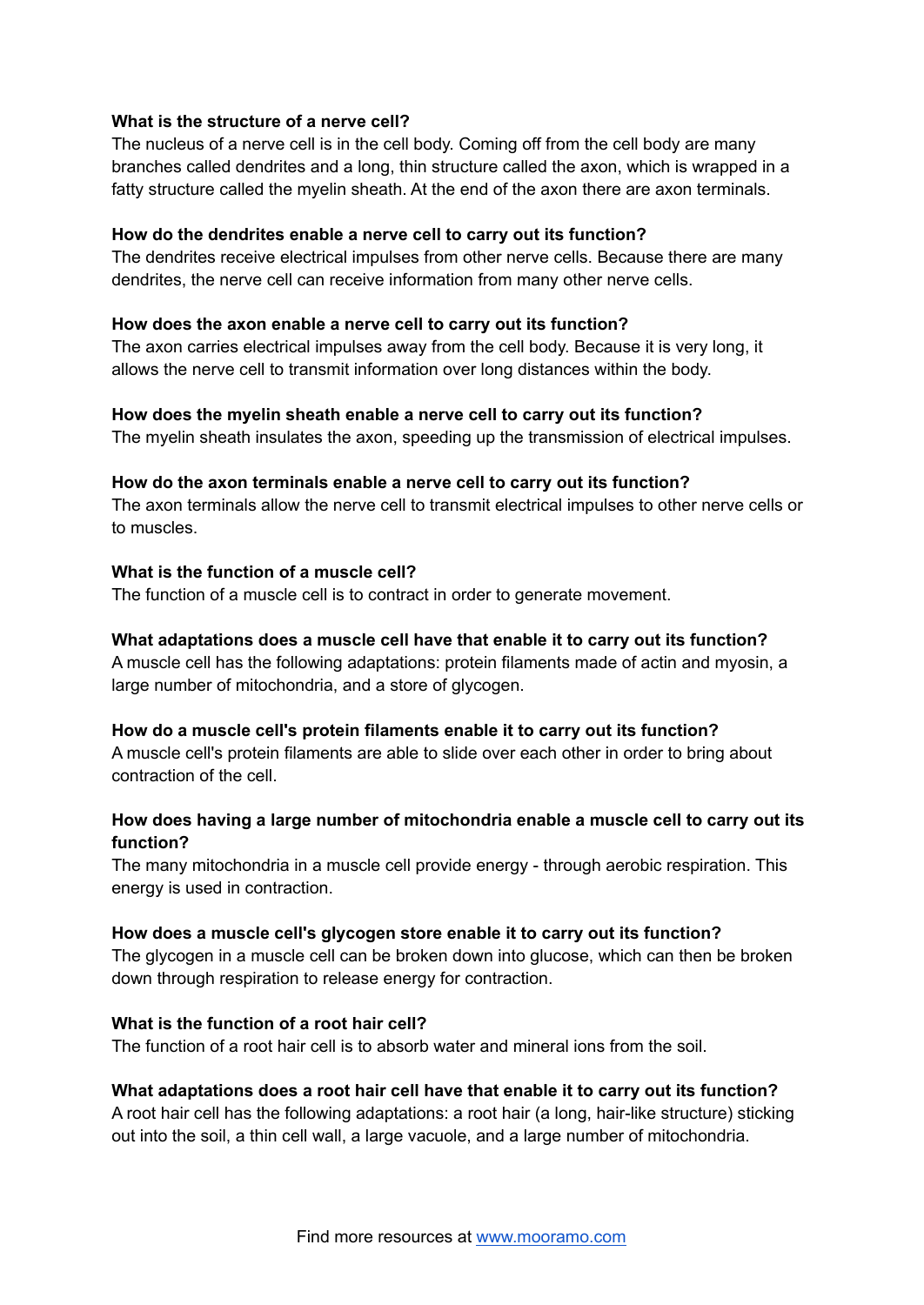#### **How does the root hair enable the root hair cell to carry out its function?**

The root hair greatly increases the surface area for the absorption of water and mineral ions.

## **How does having a thin cell wall enable a root hair cell to carry out its function?**

Having a thin cell wall reduces the distance that water and mineral ions have to travel to enter the cell, which enables them to be absorbed more quickly.

## **How does having a large vacuole enable a root hair cell to carry out its function?**

The large vacuole in a root hair cell enables it to store the water that it absorbs.

## **How does having many mitochondria enable a root hair cell to carry out its function?** A root hair cell's many mitochondria carry out aerobic respiration to release energy from food molecules. This energy is used to actively transport mineral ions into the cell.

## **What is the function of a xylem cell?**

The function of a xylem cell is to transport water and mineral ions.

#### **What adaptations does a xylem cell have that enable it to carry out its function?**

A xylem cell has the following adaptations: it is a hollow, dead cell, it has no end walls, and it has lignin in its cell wall.

#### **How does being a dead, hollow cell enable a xylem cell to carry out its function?**

Because a xylem cell is dead and has no contents, water and mineral ions are able to flow through it easily.

#### **How does having no end walls enable a xylem cell to carry out its function?**

Because a xylem cell has no end walls, it is able to join together with other xylem cells to form a continuous tube for water and mineral ions to flow through.

## **How does having lignin in its cell wall enable a xylem cell to carry out its function?**

The lignin in the cell wall of a xylem cell strengthens the cell to prevent it from collapsing. It also helps to waterproof the cell to prevent water from leaking out.

#### **What is the function of a phloem cell?**

The function of a phloem cell is to transport sugar from the leaves to the rest of the plant.

#### **What are the two types of phloem cells and what are their roles?**

The two types of phloem cells are sieve tube elements, which transport sugar, and companion cells, which support sieve tube elements.

#### **How are sieve tube elements adapted for their function?**

Sieve tube elements have the following adaptations: they have holes in their end walls, and they do not have a nucleus.

## **How does having holes in their end walls enable sieve tube elements to carry out their function?**

The holes in the end walls of sieve tube elements allow sugar to travel from cell to cell through the phloem.